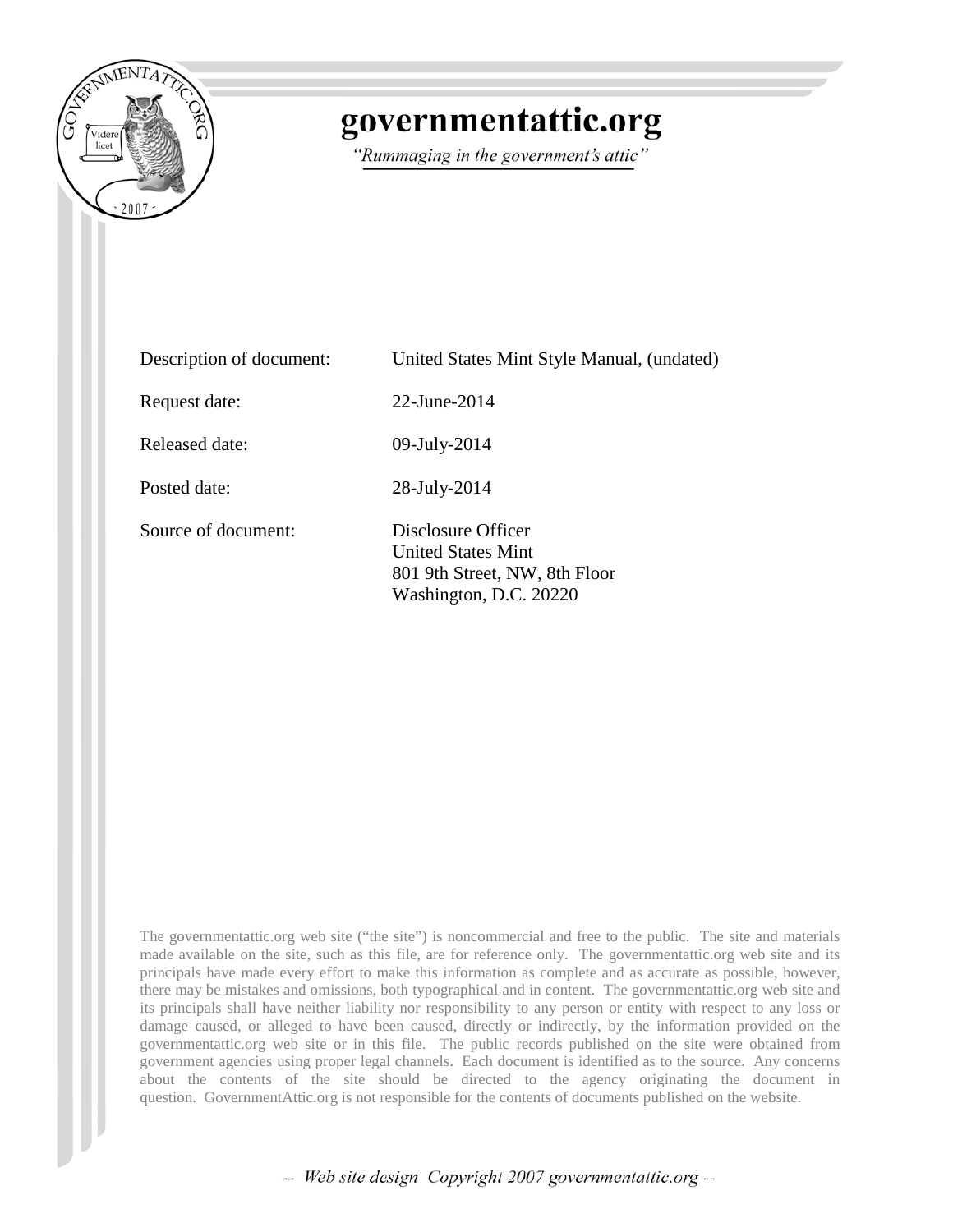

July 9, 2014

This is in response to your June 22, 2014, request under the Freedom of Information Act (FOIA) for a copy of the "Bureau of the Mint Style Manual".

Enclosed as responsive to your request is the requested information.

Inasmuch as fees incurred in the processing of your request were minimal, they have not been assessed.

Sincerely, Sincerely,<br>Avenue du Cathleen Saunders-Mitchell

I *U* Disclosure Officer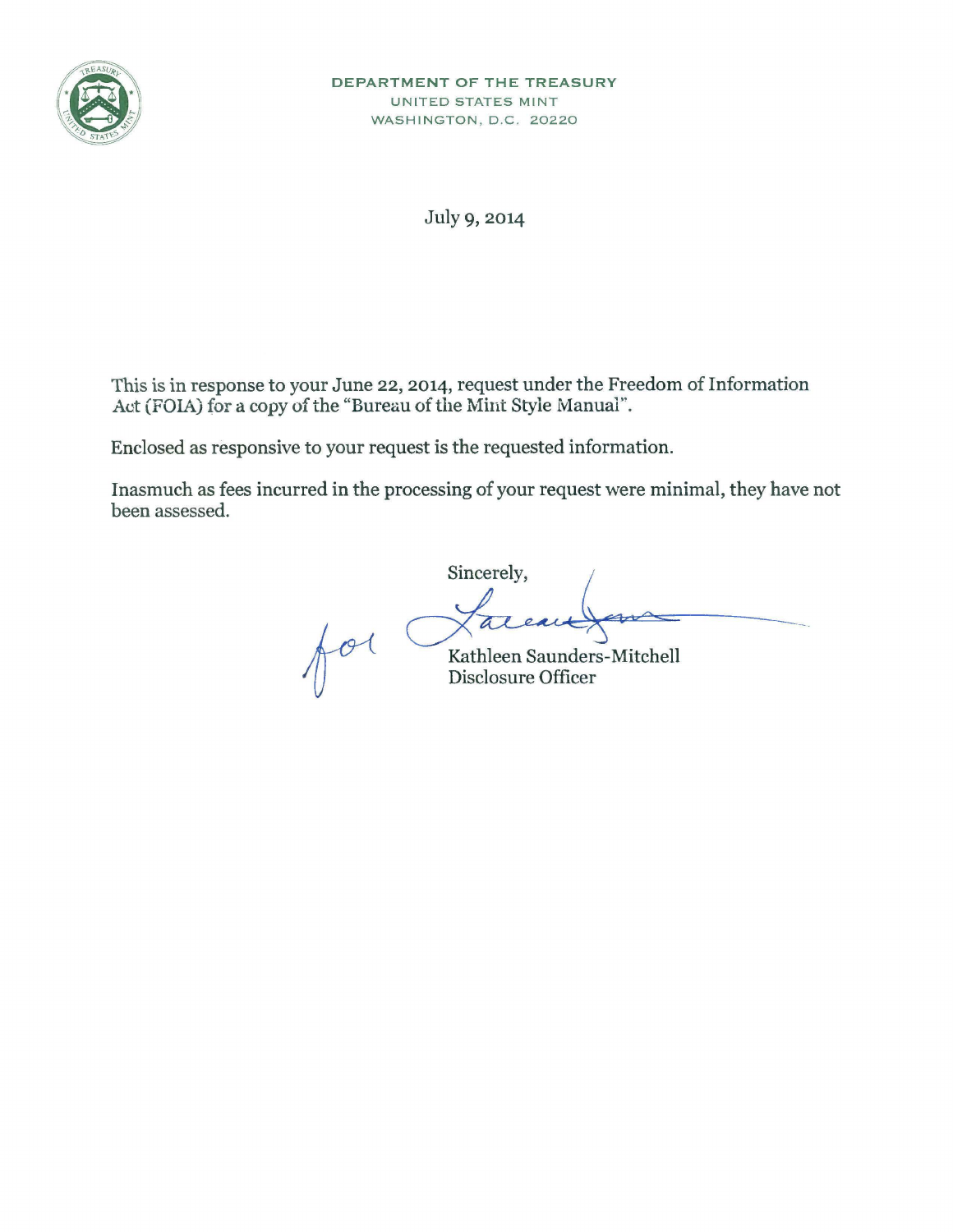# Office of the Executive Secretariat

 $\sim$   $_{\odot}$ 

The primary function of the Office of the Executive Secretariat is to support the Director/Deputy Director of the United States Mint by:

-- managing and coordinating the efficient, and often rapid, flow of information, policy recommendations, and analyses to and from their offices; -- promoting clear, concise and comprehensive correspondence, which is conceptual in scope, analytical and responsive in content, and uniform in format.

To this end, the Office of the Executive Secretariat is always available to provide guidance on the preparation of documents.

> Eric Anderson Executive Secretary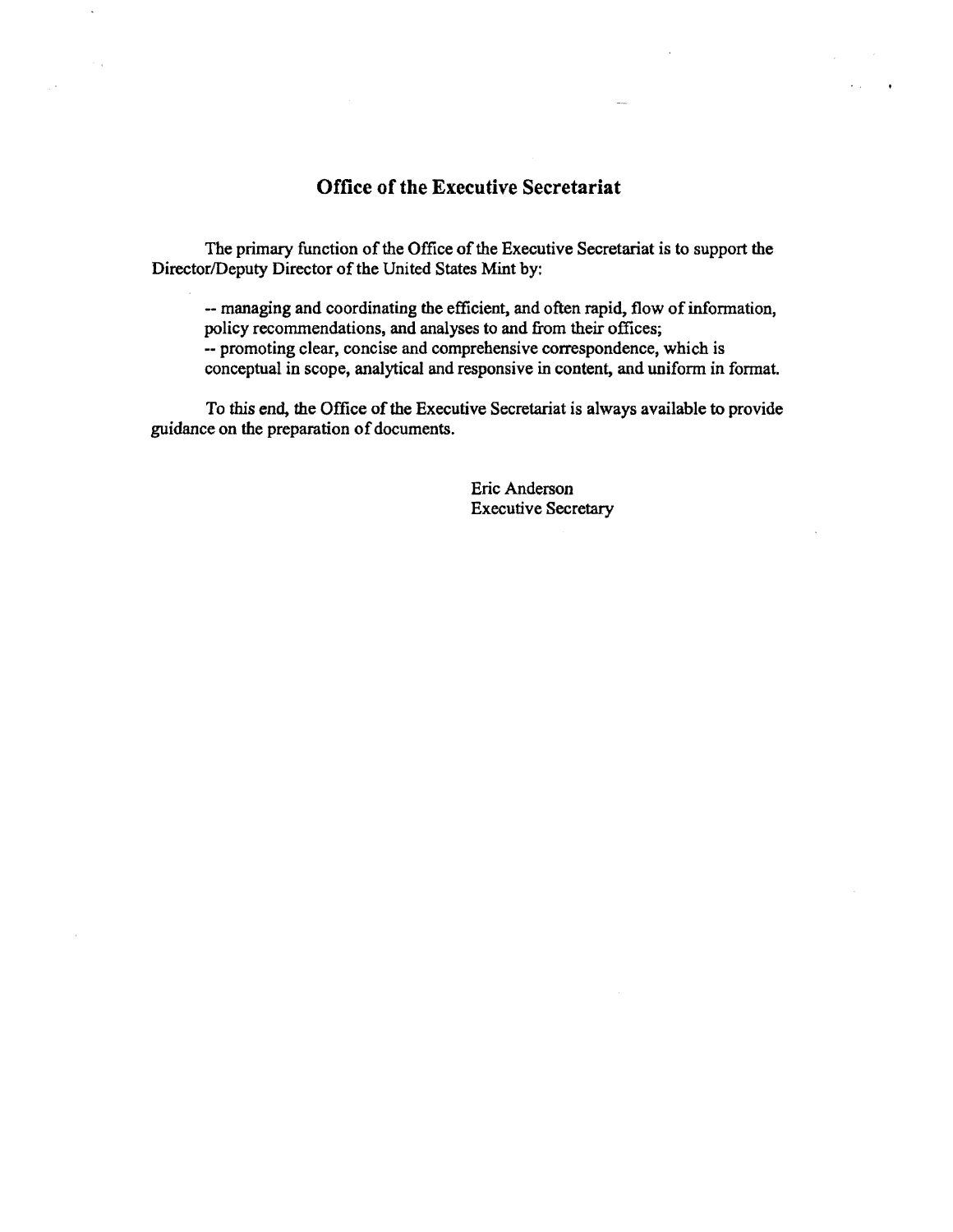#### GUIDELINES FOR DRAFTERS OF CORRESPONDENCE **'**

### General Information

When drafting correspondence, please keep in mind a few basic guidelines:

- Keep sentences short and uncomplicated.
- Use a formal style but avoid perplexed or excessive bureaucratic language.
- Avoid excessive use of "I".
- Keep the text as short as possible. If many details or data are required, put them in an enclosure.
- Keep contractions to a minimum.
- Fit style to substance. Letters to personal friends should be warm in tone; responses to unfounded criticism should not be apologetic.
- Limit the use of acronyms to those well known (e.g., NA1U, UN). Acronyms should be spelled out when first used.

#### Decision Memoranda

- PURPOSE To contain careful analysis of the issue, covering not only the rationale but also the implications of each option that is being presented as a reasonable alternative. Thy to. include all the elements of a decision, so that the Director/Deputy Director can address all the relevant issues at one time.
- FORMAT The format of a substantive decision memorandum for the Director/Deputy Director usually consists of the following four parts (which should be listed as subheads):
	- Issue(s) for Decision;
	- Analysis (including advantages and disadvantages of each);
	- Recommendation(s): and
	- Decision
- USE: This format is designed to sharpen the policy focus of decision memoranda submitted to the Director/Deputy Director. It is also intended to make substantive memoranda concise.

#### .Aciion Memoranda

- PURPOSE Th request the Director's!Deputy Director's approval of an issue in general or signature on a document.
- FORMAT One-half page, making proper adjustments when necessary.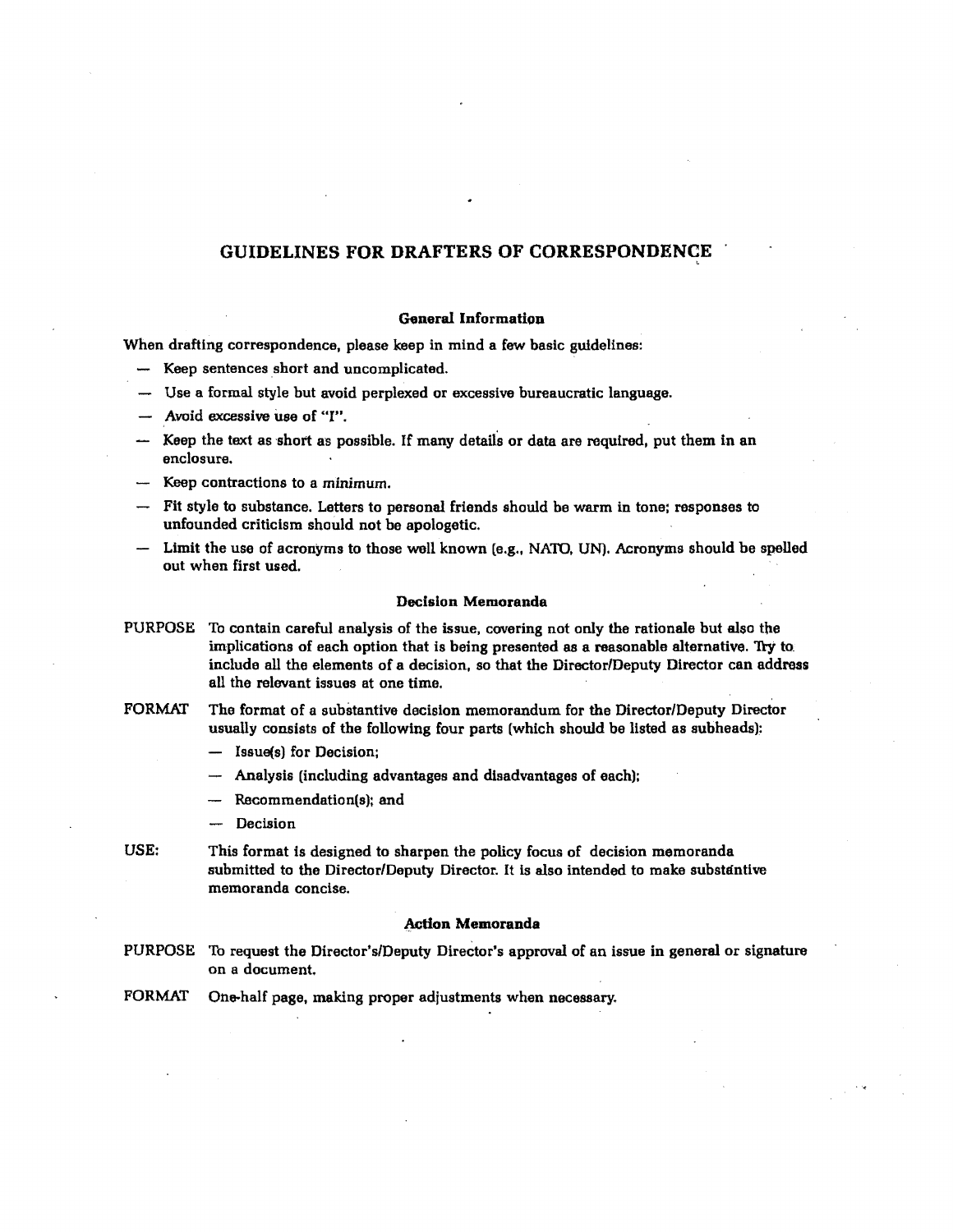USE To briefly inform the Director or Deputy Director what is being submitted for approval or signature. Do not use this format when seeking a decision based on an analysis and recommendation.

#### Briefing Memoranda

- PURPOSE To provide factual information, arguments, and points to make in a concise format, whether for use in a meeting or discussion, for study in advance. The briefing memorandum should provide the Director/Deputy Director a concise overview of each 'issue discussed, including where it stands and what should be done about it.
- FORMAT One to three pages, using headings in logical progression.
- USE Director's/Deputy Director's preparation for and conduct of meetings. Also, for use in situations where the Director/Deputy Director must testify, brief, or answer questions on issues.

#### Information Memoranda

PURPOSE To brief on events, projects or policy matters of interest to the Director/Deputy Director.

- FORMAT Information memoranda generally take the form of brief status reports on current or fastbreaking developments. Memoranda that are longer than one page must include a brief introductory summary paragraph.
- USE Do not use information memoranda to musse policy recommendations, even indirectly. : Under no circumstances should information memoranda be used to request decisions of the Director/Deputy Director, either directly or indirectly.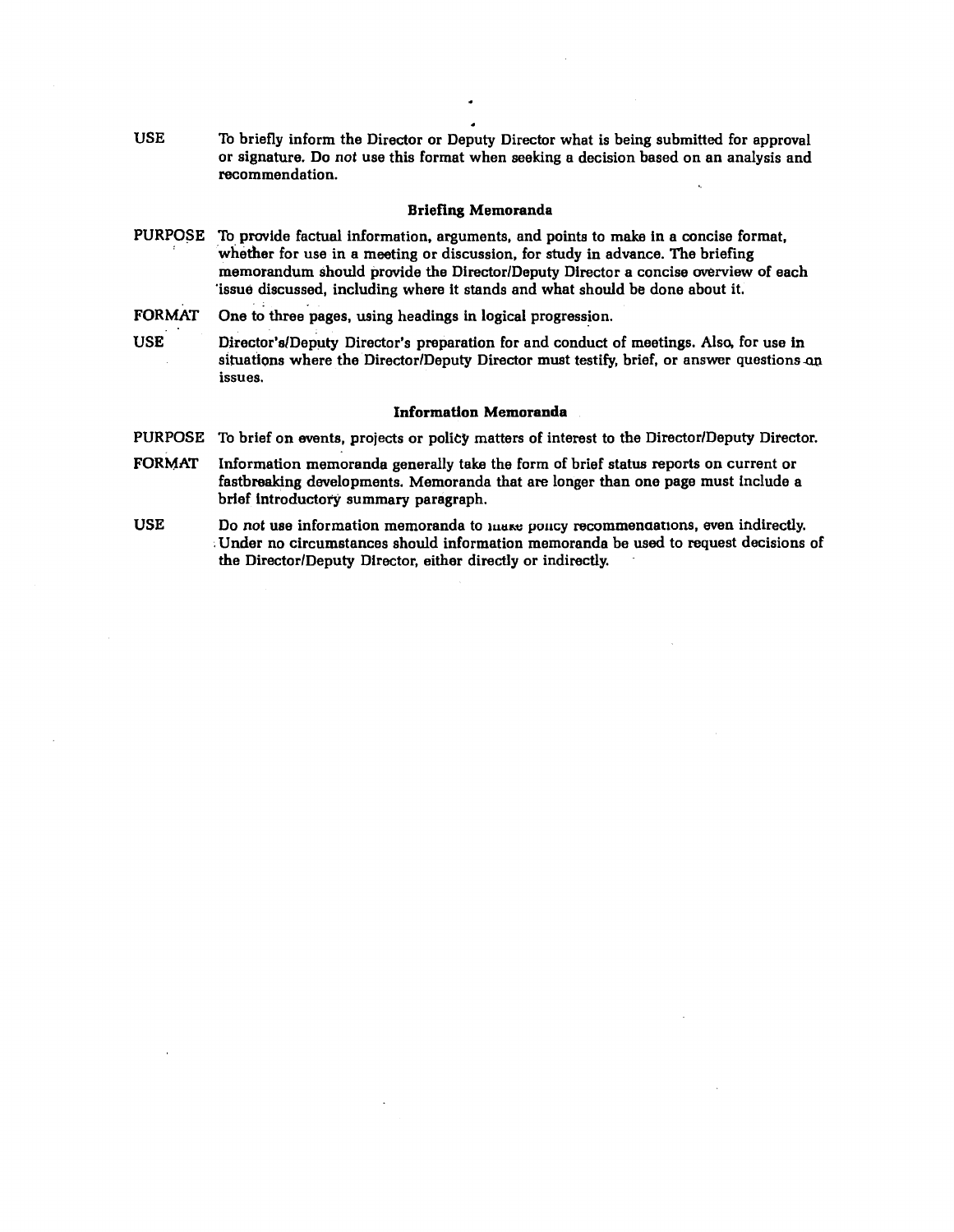

## **DEPARTMENT OF THE TREASURY**  UNITED STATES MINT WASHINGTON, D.C. ZOZZO

# DECISION MEMO

# (DNfE)

|                 |                     | <b>TITLE</b>         | MEMORANDUM FOR (DIRECTOR OR DEPUTY DIRECTOR'S FULL NAME) |  |  |  |
|-----------------|---------------------|----------------------|----------------------------------------------------------|--|--|--|
| FROM:           |                     | Name<br><b>Title</b> |                                                          |  |  |  |
| <b>SUBJECT:</b> |                     |                      |                                                          |  |  |  |
| I.              | <b>ISSUE</b>        |                      |                                                          |  |  |  |
|                 | II. ANALYSIS        |                      |                                                          |  |  |  |
|                 | III. RECOMMENDATION |                      |                                                          |  |  |  |
| IV.             | <b>DECISION</b>     |                      |                                                          |  |  |  |
|                 |                     |                      |                                                          |  |  |  |
|                 |                     |                      |                                                          |  |  |  |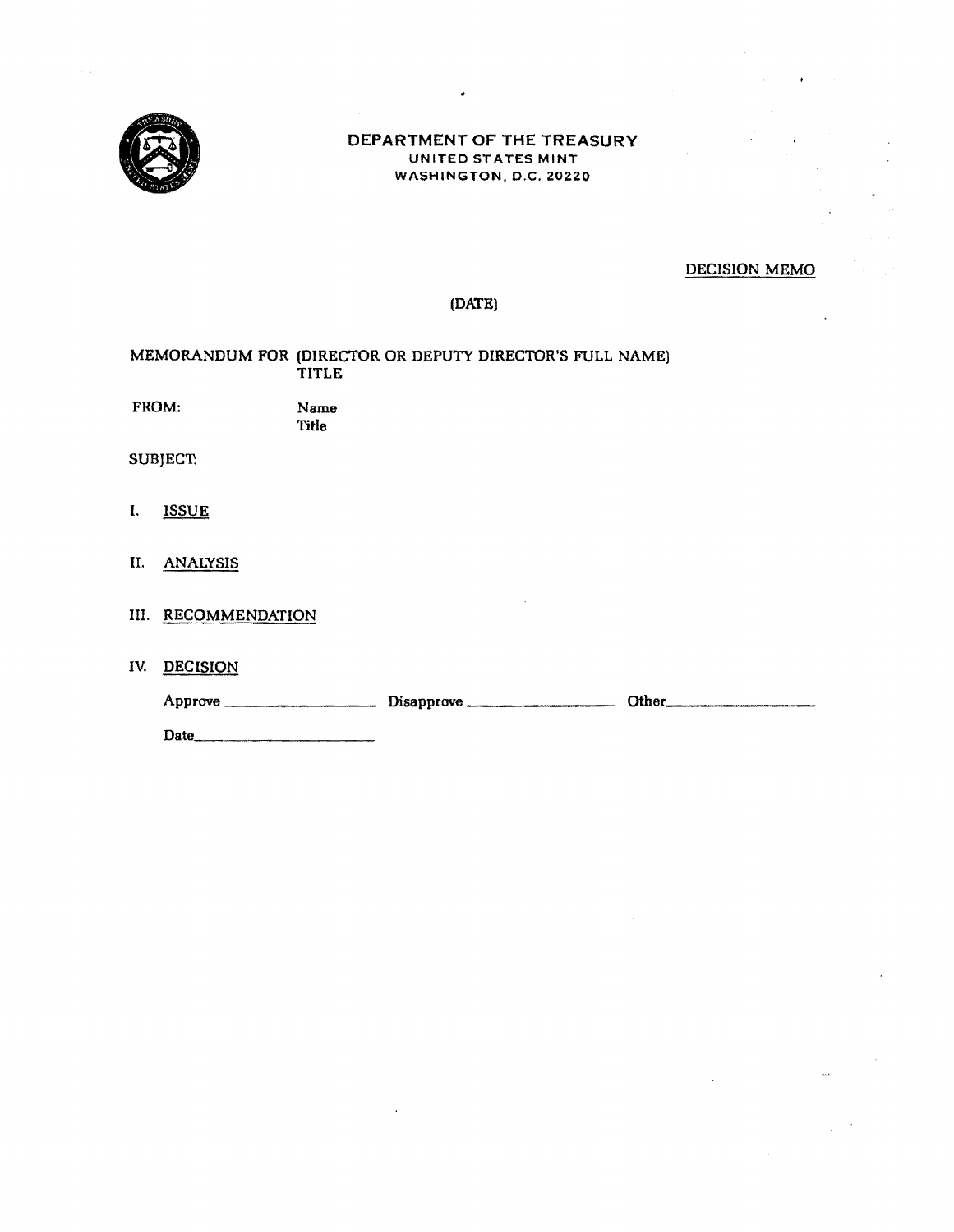

## DEPARTMENT OF THE TREASURY UNITED STATES MINT WASHINGTON, D.C. 20220

# ACTION MEMO

 $\label{eq:2} \frac{1}{\sqrt{2}}\left(\frac{1}{2}\right)^{2}\frac{1}{2}\left(\frac{1}{2}\right)^{2}$ 

## (DATE)

MEMORANDUM FOR (DIRECTOR OR DEPUTY DIRECTOR'S FULL NAME)

|                 | FROM:        | Name<br>Title |  |
|-----------------|--------------|---------------|--|
| <b>SUBJECT:</b> |              |               |  |
| $\mathbf{I}$    | <b>ISSUE</b> |               |  |
|                 | II. ACTION   |               |  |
|                 |              |               |  |
|                 |              |               |  |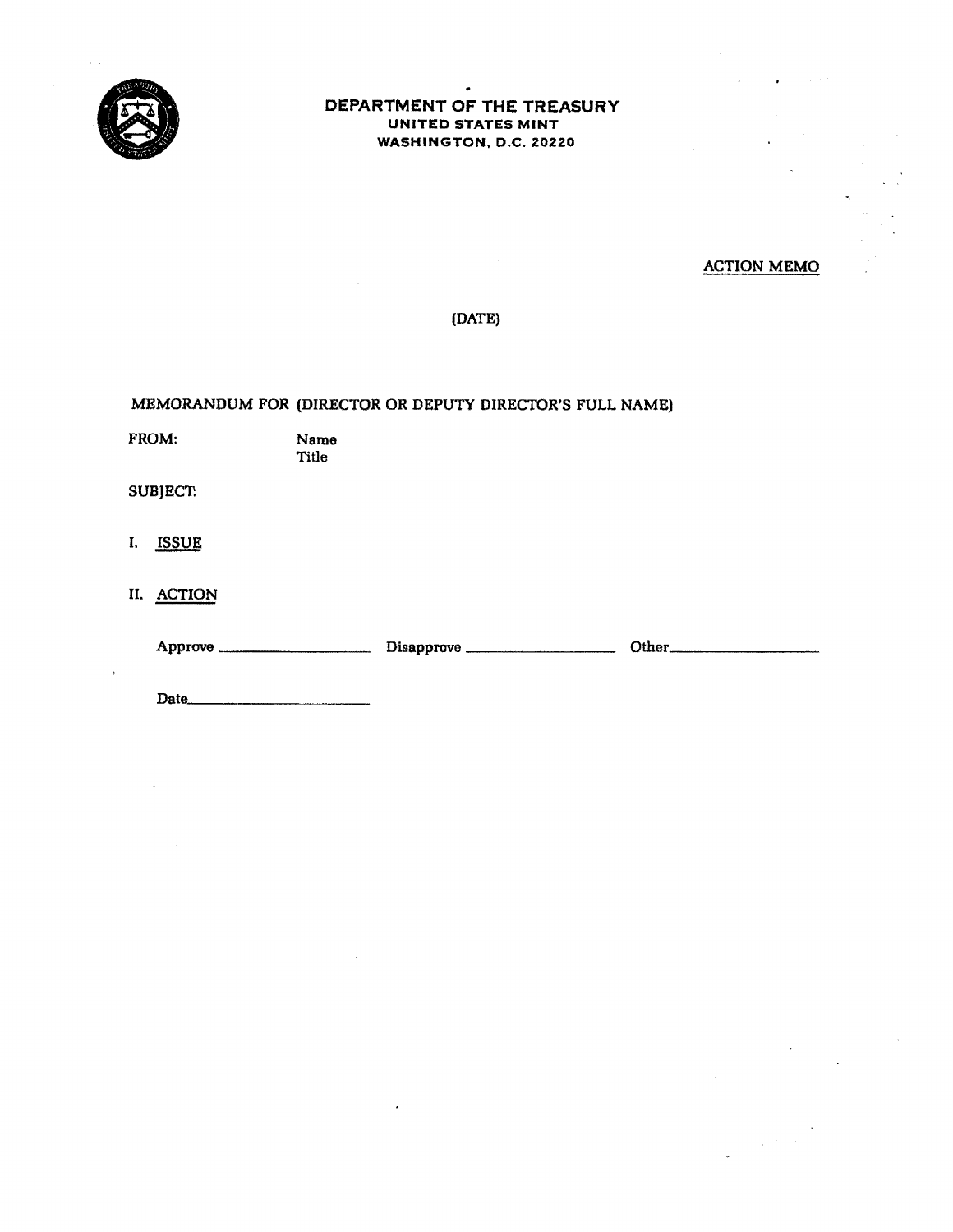

## **DEPARTMENT OF THE TREASURY**  UNITED STATES MINT WASHINGTON, D.C. 20220

## INFORMATION MEMO

 $\bar{z}$  .

# (DATE)

## MEMORANDUM FOR (DIRECTOR OR DEPUTY DIRECTOR'S FULL NAME) TITLE

 $\left| \right|$ I

FROM:

Title

Name

**SUBJECT:** 

- I. SUMMARY
- II. DISCUSSION

(Should be concise)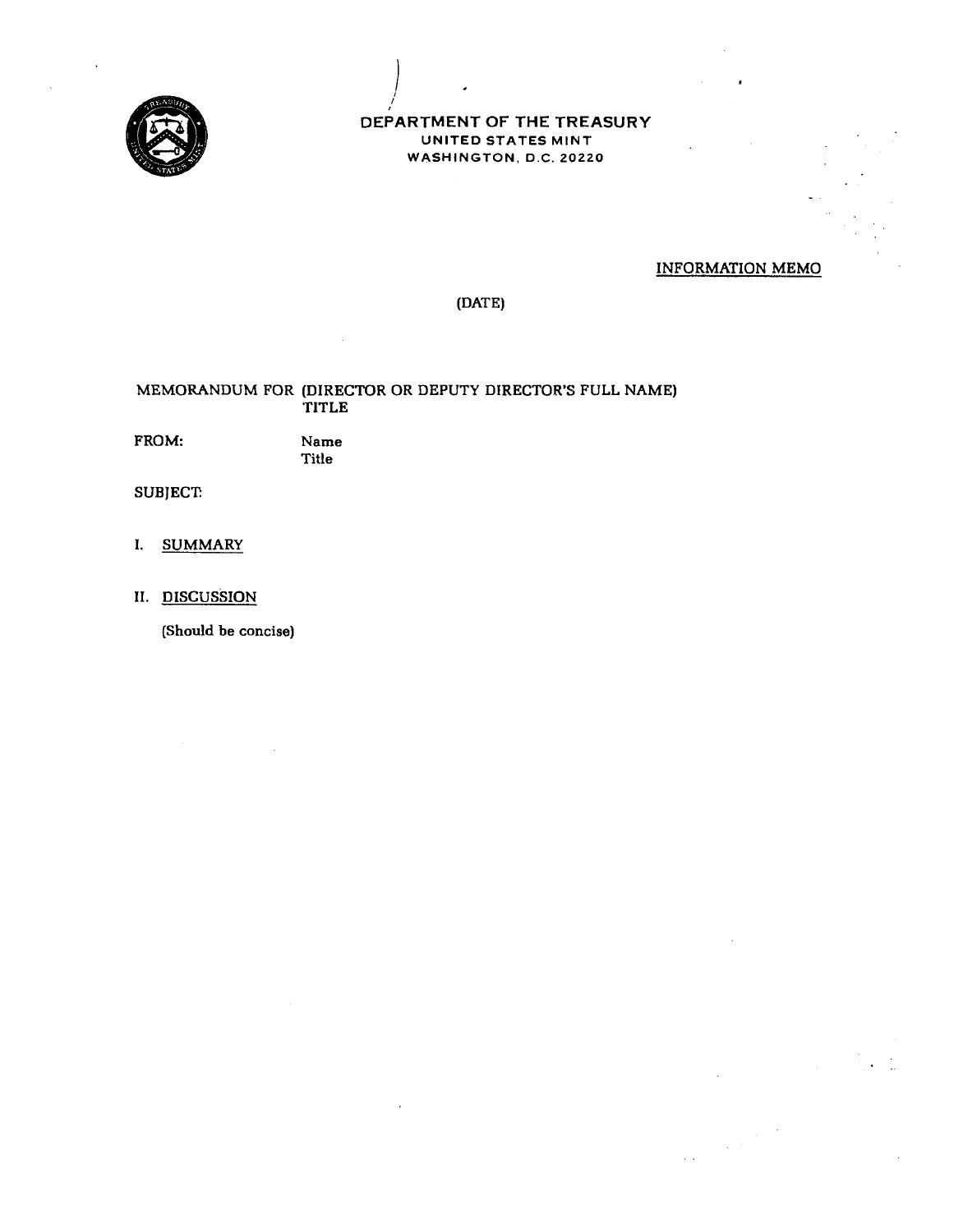

## DEPARTMENT OF THE TREASURY UNITED STATES MINT WASHINGTON, O.C. 20220

## BRIEFING MEMO

 $\epsilon$ 

 $\bar{\nu}_\mathrm{F}$ 

## (DATE)

MEETING ON (GIVE SUBJECT) DATE TIME

FROM: Name Title

- I. PURPOSE
- II. BACKGROUND
- III. PARTICIPANTS

IV. SEQUENCE OF EVENTS (When appropriate)

Attachment: Talking Points (When appropriate)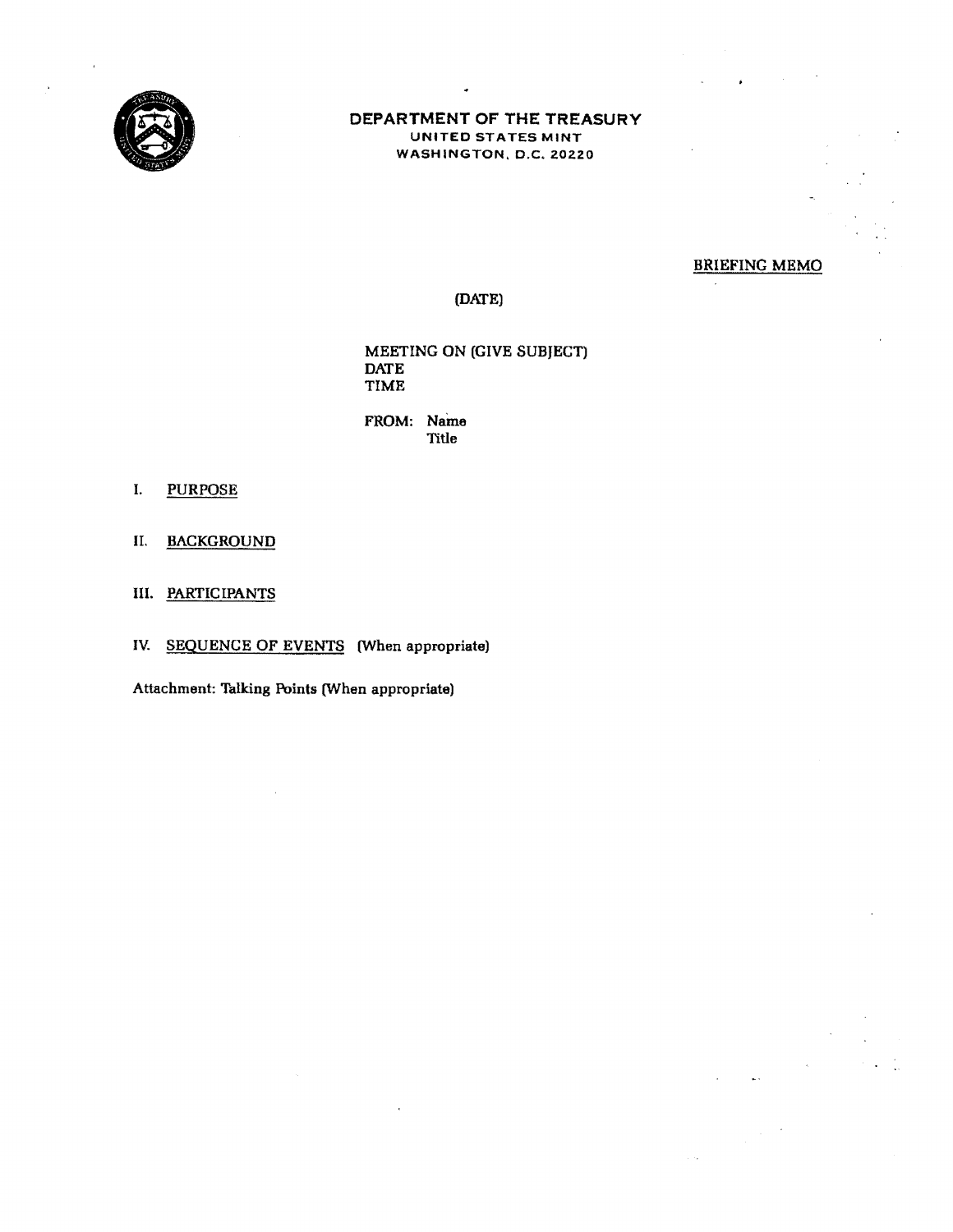

## **DEPARTMENT OF THE TREASURY**  UNITED STATES MINT WASHINGTON, D.C. ZOZZO

# TALKING POINTS

## SUGGESTED TALKING POINTS FOR MEETING WITH (NAME) (TITLE) (DATE)

FROM: Name Title

- $-$  Talking points should be set off by dashes  $(-)$ .
- Talking points should be double spaced. ---
- When possible, talking points should be limited to one page.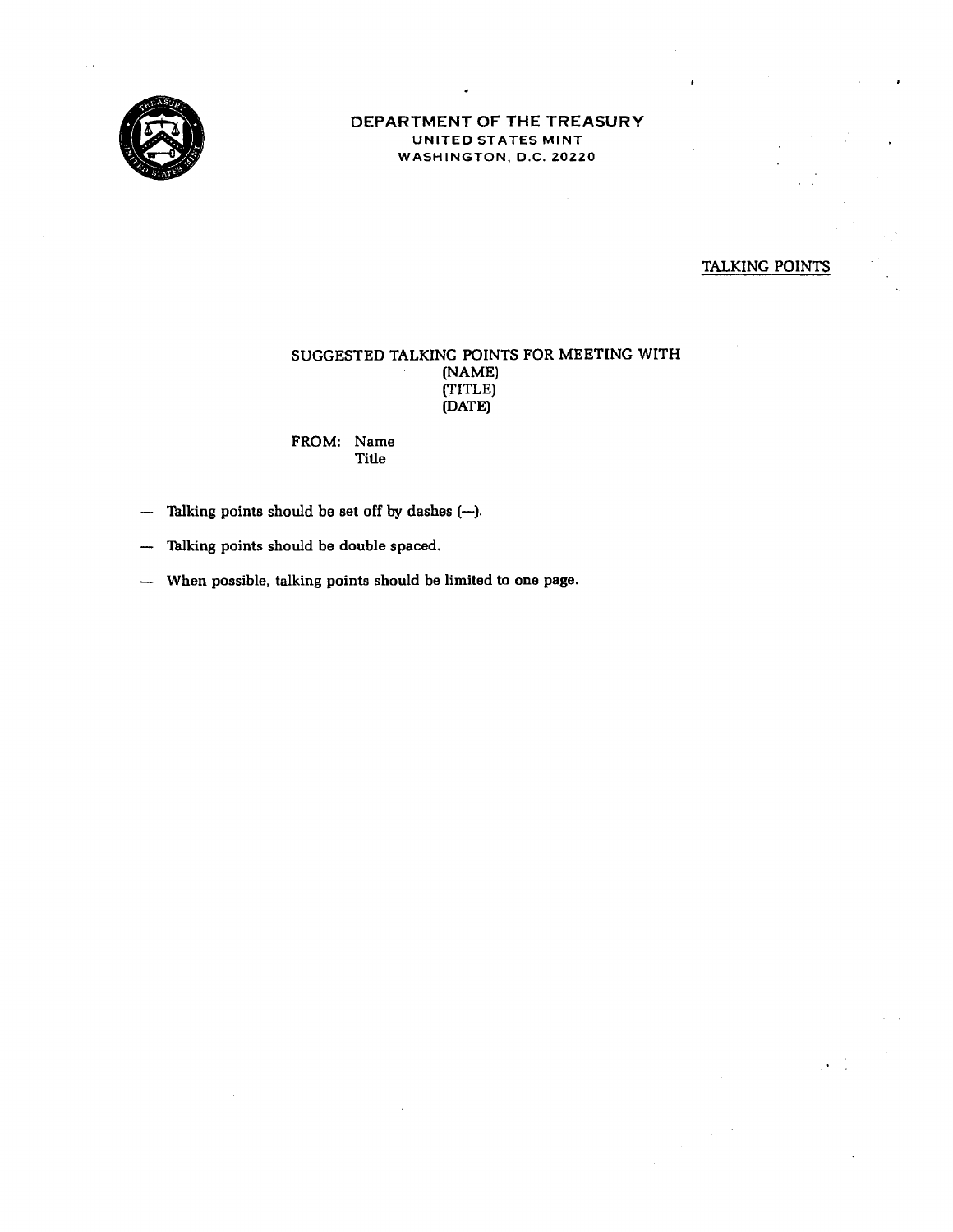The following formats, as appropriate, should be used when preparing correspondence to Members of the United States Congress. All congressionals are prepared for the Director's signature, unless specifically directed otherwise.

## **Addressees**

#### Representatives:

*Capitol Hill* 

The Honorable (name) U.S. House of Representatives Washington, D.C. 20515

District *Office* 

The Honorable (name) Member of Congress (State office address)

#### Salutations

#### Senators:

Dear Senator\_\_\_\_

Dear Mr., Ms., or Mrs.

Use the following format for addressing the Chairman or Chairwoman of a Committee:

Senators:

The Honorable (name) Chairman (Committee title) United States Senate Washington, D.C. 20510

Dear Mr. Chairman: Dear Madam Chairwoman:

#### Representatives:

Representatives:

The Honorable (name) Chairman (Committee title) U.S. House of Representatives Washington, D.C. 20515

Dear Mr. Chairman: Dear Madam Chairwoman:

Use the following formats for addressing the Chairman or Chairwoman of a Subcommittee:

#### Senators:

The Honorable {name) Chairman, (Subcommittee title) (Committee title) United States Senate Washington, D.C. 20510

Dear Mr. Chairman: Dear Madam Chairwoman:

#### Representatives:

The Honorable (name) Chairman, (Subcommittee title] (Committee title) U.S. House of Representatives Washington, D.C. 20515

Dear Mr. Chairman: Dear Madam Chairwoman:

# Senators: Capitol Hill

District Office

The Honorable (name) United States Senate Washington, D.C. 20510

The Honorable (name) United States Senator (State office address)